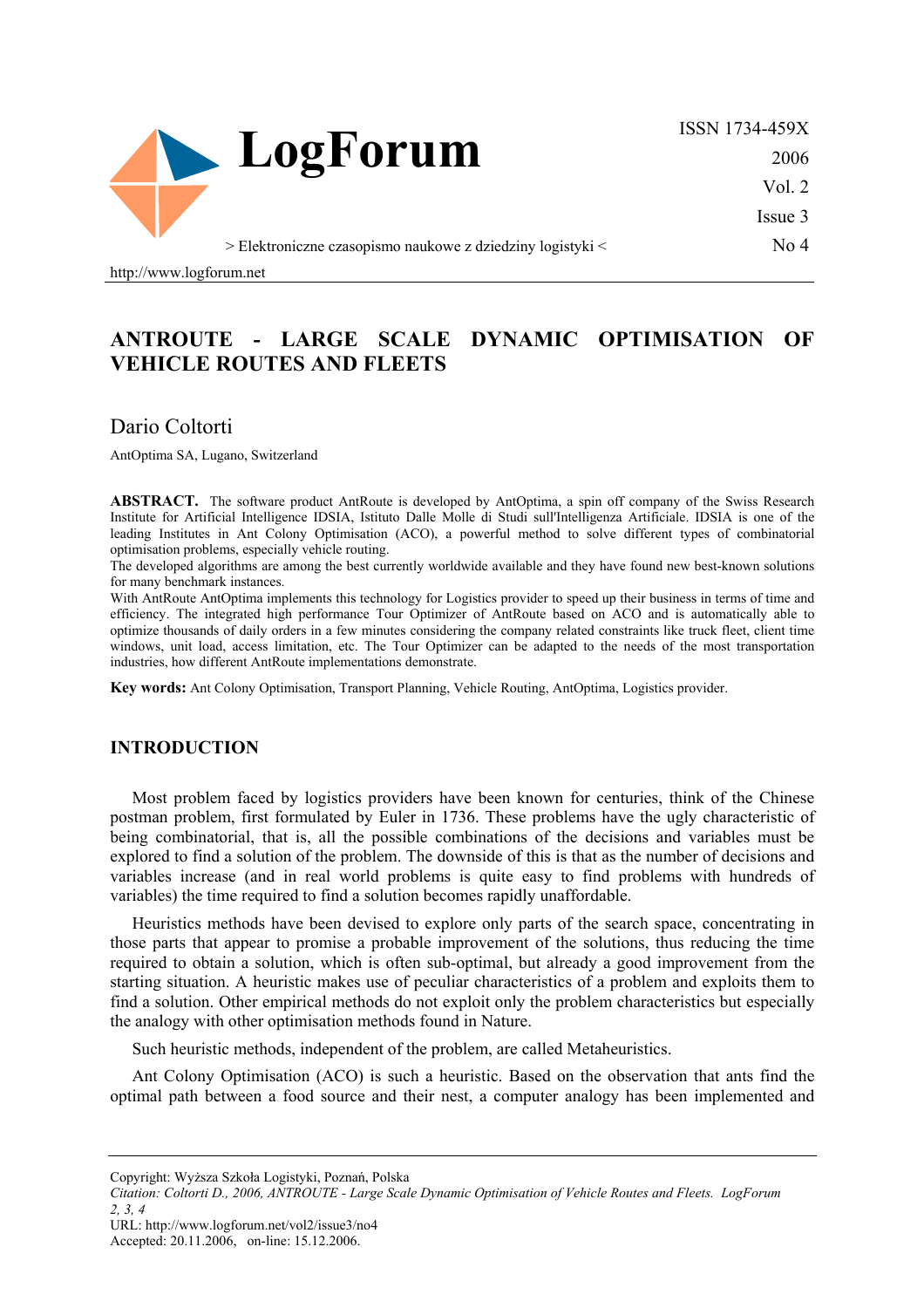applied to various problems, ranging form the traveling salesman problem, to the sequential ordering problem and the vehicle routing problem.

## **FROM THEORY TO PRACTICE**

Metaheuristics are a powerful tool to solve combinatorial optimisation problems, which are so frequent in logistics and transports, but they cannot be applied blindly.

In transportation one of the most important tasks is: Given a fleet of vehicles and a set of customers asking for pick-up and delivery operations the goal is to minimize a given cost function. In theory this challenge is known as vehicle routing problem, where metaheuristics, especially ACO, are finding best solutions in terms of efficiency and calculation time. Due to the excellent theory results from Swiss Research Institute Dalle Molle for Artificial Intelligence (IDSIA) and the support of Swiss National Science Foundation ACO reached the international scientific break through.

To apply these methods in practice further steps had been necessary. The algorithms had to be adapted to many different practical constraints of transportation sector:

- Accessibility based on vehicle type,
- Distribution areas,
- Deliveries with multiple time windows,
- Urgent requests,
- Stochastic travel time,
- Multiple days planning,
- Stochastic customer demand,
- Unexpected events.

Inspired from the scientific success IDSIA was and is involved in projects where the Institute in collaboration with industrial partners and the support of European Commission and Swiss Commission of Technology and Innovation develops vehicle routing algorithms, which are customized to the transportation sector to reduce the economical and environmental impact.

After several successful practice implementations the market requested concrete applications. AntOptima as a spin off of IDSIA was founded with the mission to parameterize the powerful algorithms for transportation companies and to satisfy the transportation industries needs. One of the present main application product is AntRoute.

### **ANTROUTE**

AntRoute optimizes distribution logistics thanks to an integrated approach to the various features of the problem, thus rapidly enabling the user to:

- optimize the use of the vehicle fleet (type and quantity of the used vehicles, workload scheduling, capacity optimisation),
- improve the efficiency (less kilometers, less time, more delivered goods, all of this within the time constraints),
- increase customer satisfaction, thanks to the focus on service level and punctuality.

The automatic generated and practical tours of AntRoute consider:

- multiple goal functions,
- flexible areas,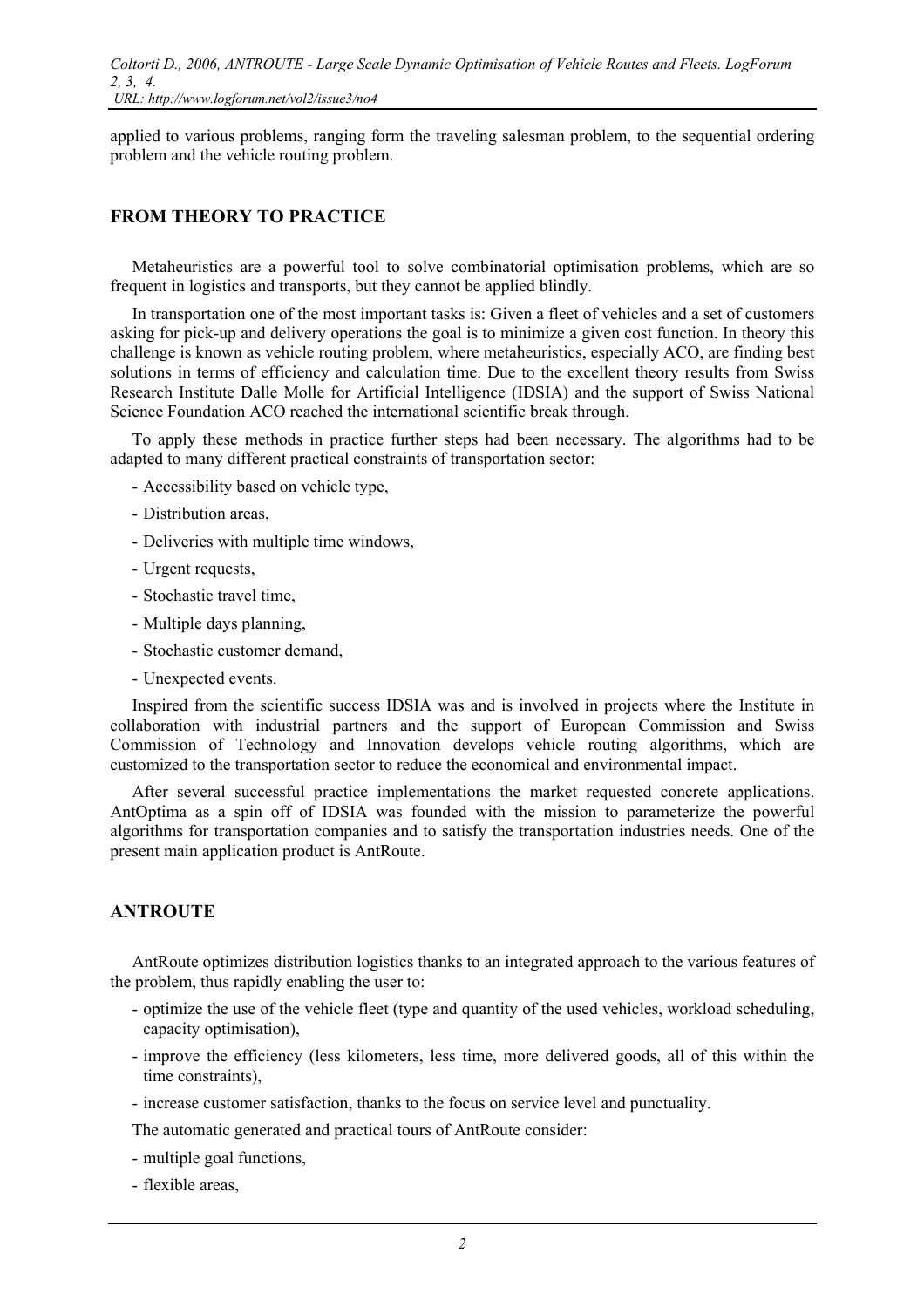- tour building attributes,
- different loads units,
- heterogeneous fleet (trailers, semi-trailers,…),
- single and multi-depot optimisation problems,
- third-party vehicles.

AntRoute can be used to strategically plan the management of the fleet of vehicles and of the resources under alternative scenarios. It also allows to gather and analyze statistical data on the distribution process and to deduce trends and make forecast. It can be easily integrated in existing company systems and it can dialogues with most supply-chain management software tools.

The product uses standard road network data and it can perform the daily optimisation of fleets in primary and secondary distribution processes ranging from a few tens to thousands of vehicles, how the two following case studies show.

## **REAL CASE STUDY PINA PETROLI (SME)**

With many years of experience. Pina Petroli SA is now a constant presence in Ticino economy. The development that the company knew from 1949, year of its foundation, is quite visible in the dimension of the depot of Grancia, with fifteen great tanks, twelve vehicles and thirty employees. These technical and human resources make Pina Petroli a leader in the area, profit in heating oil distribution in the whole Ticino and Grigioni southern valley. Everyday Pina Petroli carries out hundred of deliveries, satisfying the customers needs and their details. Pina Petroli chose AntOptima to implement new technologies in order to optimize transportations and to serve the customer with always greater efficiency and precision.

AntRoute (resulting from Dyvoil project) was parameterized as a software application for the management and optimisation of heating oil distribution, which allows to:

- optimize the use of the fleet of vehicles,
- forecast the customers' consumption and reduce the costs of distribution,
- improve the efficiency (less miles, less time, more deliveries),
- increase customer satisfaction, thanks to real time management of urgent deliveries.

## **REAL CASE STUDY NUMBER 1 LOGISTICS GROUP**

Number 1 Logistics Group is the Italian logistic operator leader in grocery with 400.000.000 of necks managed, 2.500.000 delivers for about 2.100.000 tons, 250.000.000 of km traveled in a year, 2.600 vehicles and 110.000 customers served. At the beginning its activity was born to distribute Barilla's products in different depots and supermarkets and to transport the grain from the production areas to the productive sites. Once activated this logistic process, it has thought to develop it by offering the same service to other companies that should transport goods in the same depots and supermarkets.

A primary phase allows the goods to come from the origin zone to the final distribution zone using big trucks. When it is possible and suitable, the final customer is served directly by these trucks, otherwise the goods are collected in local logistic centers. In these centers the goods are consolidated and distributed locally by smaller trucks (secondary phase).

Number 1 chose AntRoute for the automatisation of the route creation phase and for the optimisation of the goods distribution. The goal is to maximize the transportations efficiency respecting the constraints on the opening time of the different depots and the limits established from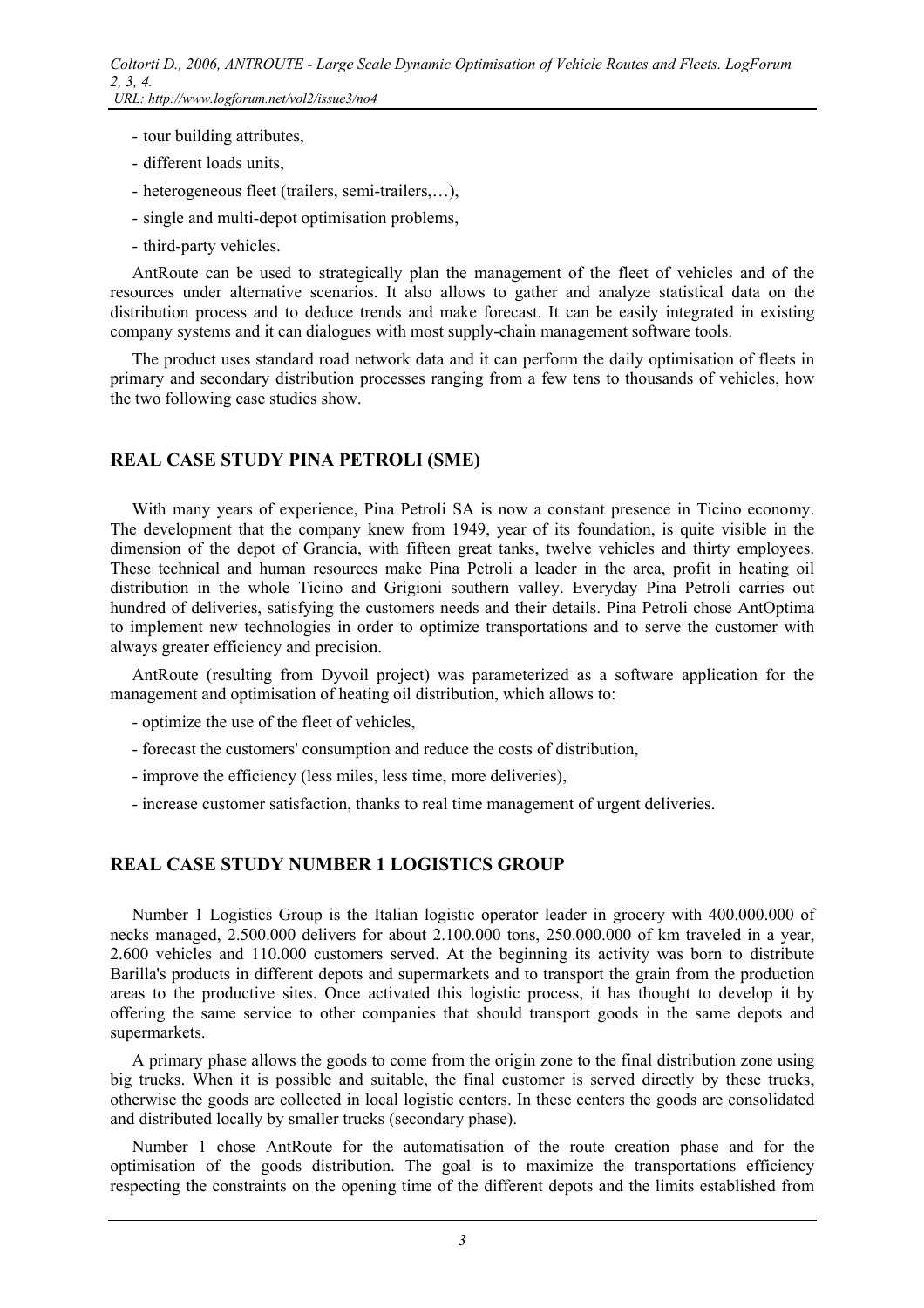the law on the travel times of each vehicle. The routes considered cover the whole Italy with services in one, two and sometimes also three days. Based on initial information, AntRoute optimizes in a few minutes pick-up & delivery orders to satisfy the requirements and the specific needs of Number1.

#### **CONCLUSIONS**

AntRoute is a powerful instrument for Transportation companies, which would like to improve their planning and distribution processes in terms of efficiency and calculation time. The intelligent software uses state-of-the art optimisation algorithms, invented at the IDSIA, during various project, co-financed by the Swiss National Research Fund and by the Swiss Commission for Technology and Innovation. These algorithms, inspired by ant colonies, learn from past experience, adapt to unforeseen circumstances, and they are able to solve with extreme speed complex combinatorial optimisation problems, intractable with traditional algorithms.

Given the great effort in the recent years of logistics and transportation companies in the integration with the existing data exchange infrastructure it brings new great opportunities to make an intelligent use of the data and AntRoute is ready to take this chance.

Other powerful products of AntOptima are AntNgage (Tariffoptimisation of transport services considering external and internal fleet) and Tourplanner (software tool for the dynamic optimisation of vehicle routes and logistic flows, especially designed for the needs of SMEs).

#### **REFERENCES**

- Bonabeau E., Dorigo M., Theraulaz G., 2000. Nature, Inspiration for optimisation from social insect behavior, Volume 406 Number 6791, London, 39-42.
- Bonabeau E., Meyer Ch., 2001. Harvard Business Review, A Whole New Way to Think about Business, 5/2001, Boston, 106-114.
- Casagrande, N., Gambardella L.M., Rizzoli A.E., 2001. ECCO XIV, Conference of the European Chapter Solving the vehicle routing problem for heating oil distribution using Ant-Colony Optimisation on Combinatorial Optimisation, May 31-June 2 2001, Bonn, Germany.
- Coltorti D., 2005. Ameisensysteme, Verfahrensüberblick und betriebswirtschaftliche Anwendungspotenziale.
- Dorigo M., Di Caro G. and Gambardella L. M., 1999. Artificial Life, Ant Algorithms for Discrete Optimisation, 5 (2), Cambridge MA, 137-172.
- Gambardella L.M., Taillard E., Agazzi G., 1999. MACS-VRPTW: A Multiple Ant Colony System for Vehicle Routing Problems with Time Windows, In D. Corne, M. Dorigo and F. Glover, editors, New Ideas in Optimisation, McGraw-Hill, London, 63-76.
- Gambardella L.M., Dorigo M., 2000. INFORMS Journal on Computing, An Ant Colony System Hybridized with a New Local Search for the Sequential Ordering Problem, vol.12(3), Cincinnati, 237-255.
- Gambardella L.M., Taillard E., Dorigo M., 1999. Journal of the Operational Research Society, Ant colonies for the Quadratic Assignment Problem, 50, Hampshire, 167-176.
- Heinzelmann E., 2006. Logistik & Fördertechnik, Intelligenz von Ameisen im Dienst der Logistik, 10/2006, Basel, 38-39.

Heinzelmann E., 2003. Swiss Engineering, Machen wir's den Ameisen nach, 06/2003, Zürich, 2-6.

Kloss K., 2006. DVZ, Auf die Ameisen gekommen, Nr.38, Hamburg, 6.

Schmundt H., 2000. Der Spiegel, Der Duft der Daten, n.46, November 13th, Hamburg.

http://www.derspiegel.de/spiegel/0,1518,102399,00.html.